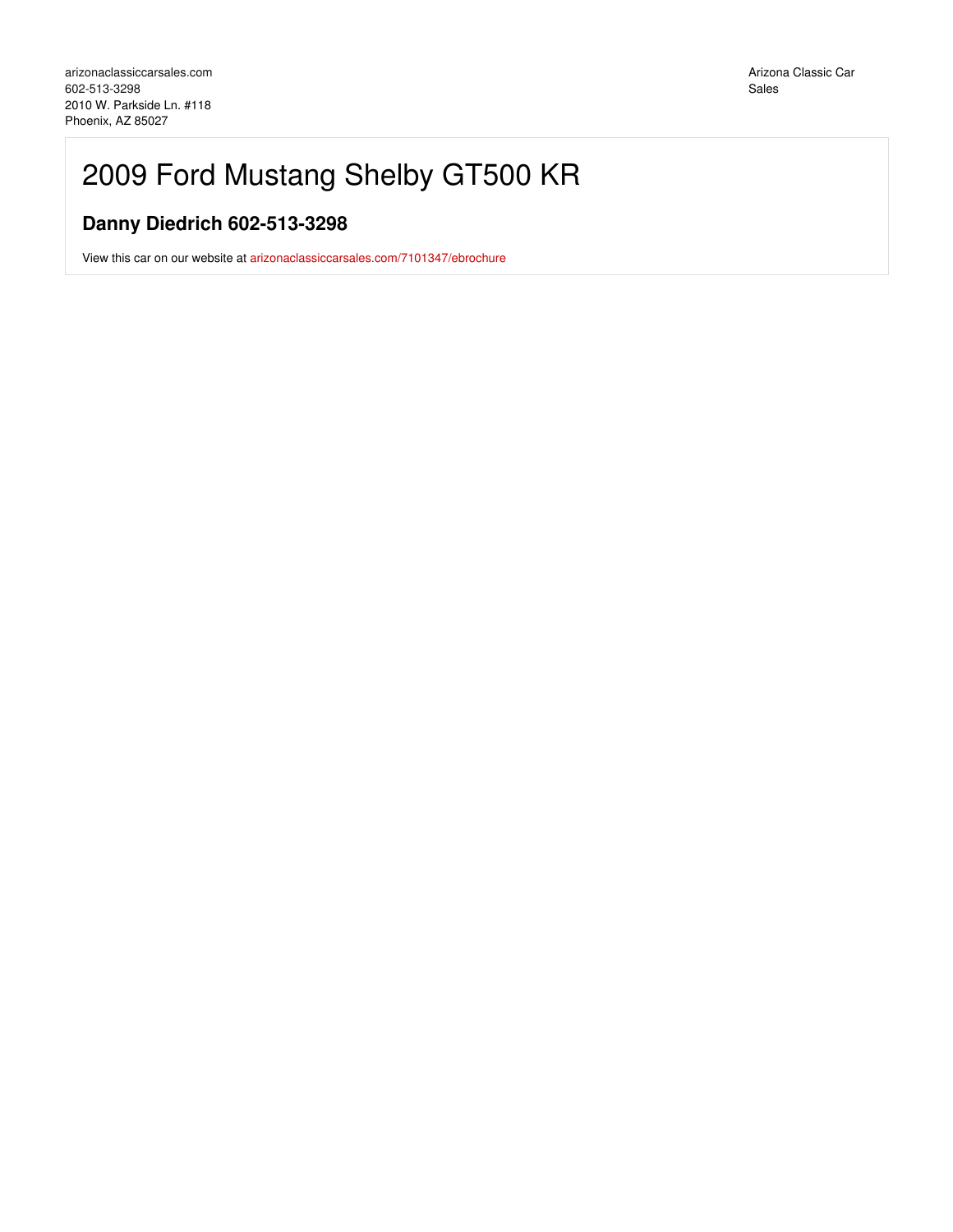



# Our Price **\$89,950**

Retail Value **\$99,950**

### **Specifications:**

| Year:             | 2009                                                       |
|-------------------|------------------------------------------------------------|
| VIN:              | 1ZVHT88S495138541                                          |
| Make:             | Ford                                                       |
| Stock:            | 138541                                                     |
| Model/Trim:       | Mustang Shelby GT500 KR                                    |
| <b>Condition:</b> | Pre-Owned                                                  |
| Body:             | Coupe                                                      |
| <b>Exterior:</b>  | Black                                                      |
| Engine:           | 5.4L 32-VALVE DOHC SUPERCHARGED<br>& INTERCOOLED V8 ENGINE |
| Interior:         | <b>Black Leather</b>                                       |
| Transmission:     | 6-Speed Manual Transmission                                |
| Mileage:          | 130                                                        |
| Drivetrain:       | <b>Rear Wheel Drive</b>                                    |
| Economy:          | City 14 / Highway 20                                       |

*Arizona Classic Car Sales* is thrilled to offer this *2009 Ford Shelby GT500KR with ONLY 130 MILES..!! CSM# 09KR0266.* This car is truly BRAND NEW and WILL NOT LAST..!! 5.4L Supercharged 540HP V-8 Engine, 6-Speed manual transmission, 3.73 Rear Axle with limited slip, Factory tape stripe delete, Short throw shifter, Air Conditioning, Sirius XM Satellite Radio, Carbon composite hood, Rear Spoiler, HID Headlamps, Ambient lighting, 18'" Polished Alcoa wheels, AND MORE..

Don't miss the opportunity to own this car..!!

Call or text anytime with any questions or offers..

602-513-3298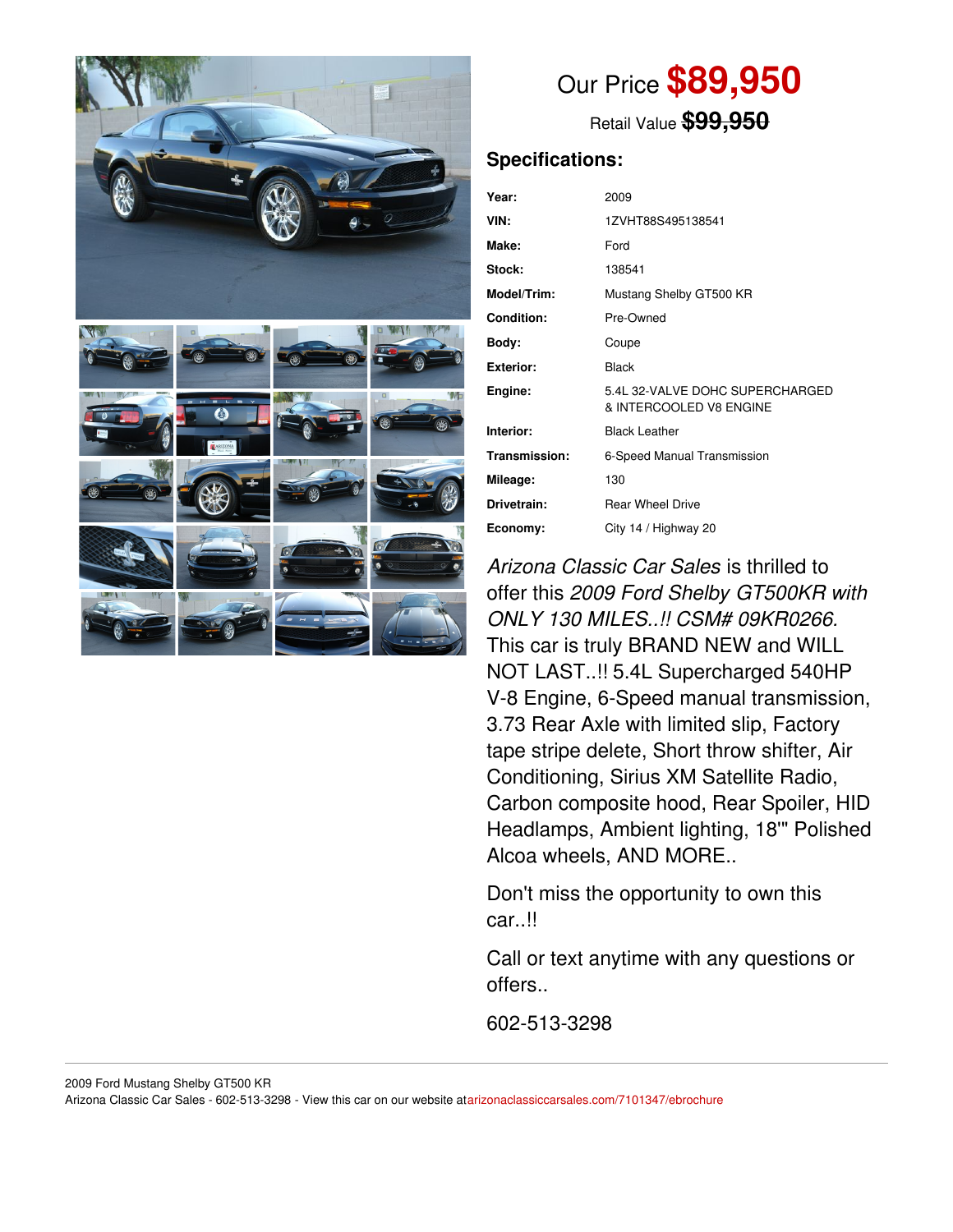

2009 Ford Mustang Shelby GT500 KR Arizona Classic Car Sales - 602-513-3298 - View this car on our website at[arizonaclassiccarsales.com/7101347/ebrochure](https://arizonaclassiccarsales.com/vehicle/7101347/2009-ford-mustang-shelby-gt500-kr-phoenix-az-85027/7101347/ebrochure)

## **Installed Options**

### **Interior**

- "Mustang" logo cloth seat trim (2) cupholders- (2) pwr points
- 6-way pwr adjustable driver seat w/pwr lumbar & 2-way adjustable head restraints
- Active anti-theft system -inc: perimeter/intrusion alarms- Air conditioning
- Aluminum accented air register vents
- Brushed aluminum accented (6) gauge instrument cluster -inc: boost gauge, message center, SVT graphics
- Center console -inc: armrest, storage bin Cruise control- Dual visor vanity mirrors
- Front color-keyed floor mats w/driver retention hook- Front door map pockets
- Front sport bucket seats Header-mounted dome lamp- Illuminated entry
- Leather-wrapped tilt steering wheel w/red stitching & unique thumb pads
- Manual 2-way adjustable passenger seat
- My Color customizable 125-color interior lighting system- Pwr door locks- Pwr windows
- Rear bench seat- Rear window defroster- Remote keyless entry
- Scuff plate w/bright "SVT" insert- Soft vinyl door trim inserts
- Unique leather seat trim w/cobra logo
- Unique shift knob w/leather shift boot & parking brake handle